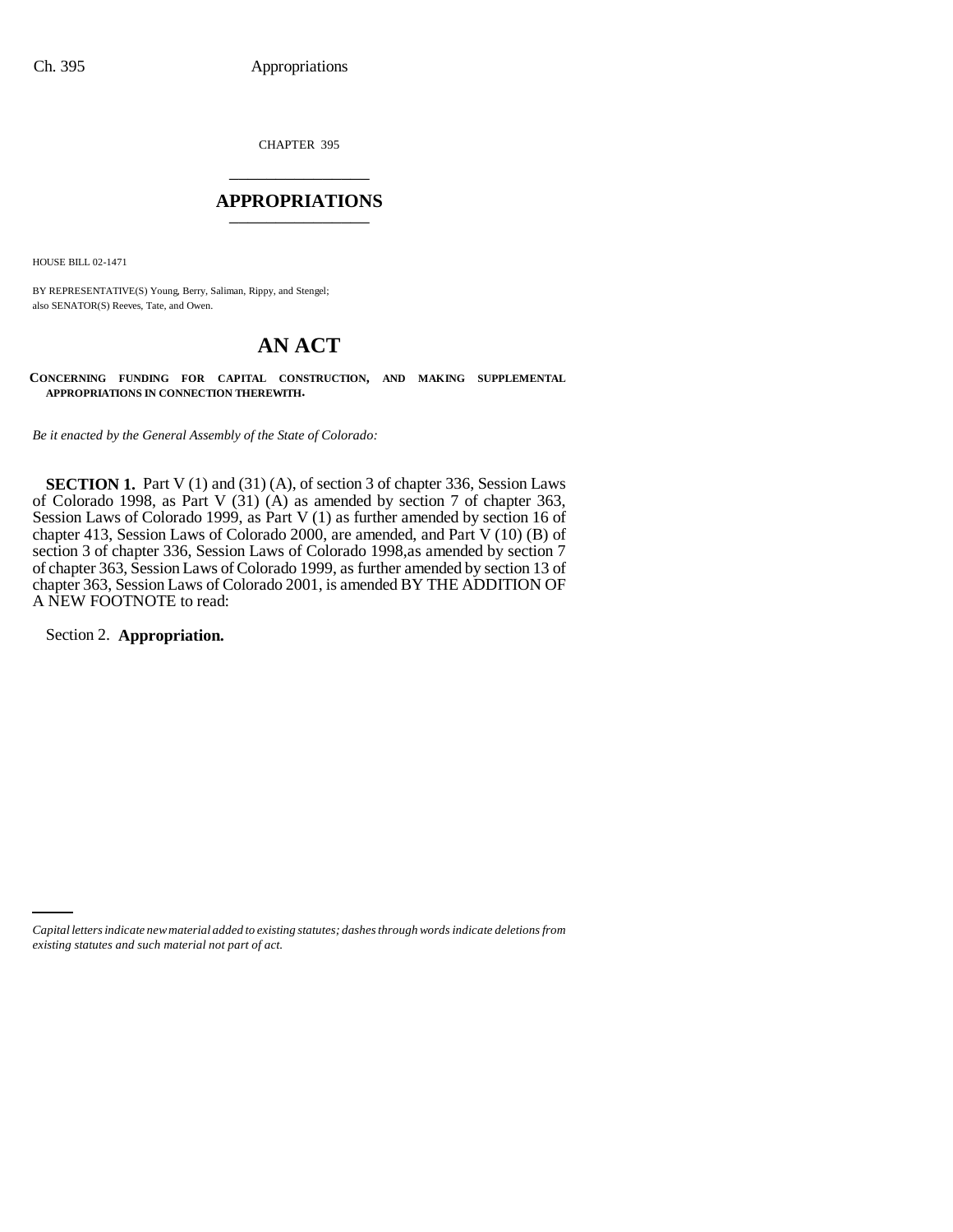## Ch. 395 Appropriations

|                                                                                           |                                      |              | <b>APPROPRIATION FROM</b>                                  |                                                |           |                      |    |                                       |                                |
|-------------------------------------------------------------------------------------------|--------------------------------------|--------------|------------------------------------------------------------|------------------------------------------------|-----------|----------------------|----|---------------------------------------|--------------------------------|
|                                                                                           | <b>ITEM &amp;</b><br><b>SUBTOTAL</b> | <b>TOTAL</b> | <b>CAPITAL</b><br>CONSTRUCTION CONSTRUCTION<br><b>FUND</b> | <b>CAPITAL</b><br><b>FUND</b><br><b>EXEMPT</b> |           | CASH<br><b>FUNDS</b> |    | CASH<br><b>FUNDS</b><br><b>EXEMPT</b> | <b>FEDERAL</b><br><b>FUNDS</b> |
|                                                                                           | \$<br>\$                             |              | \$                                                         | \$                                             | \$        |                      | \$ | \$                                    |                                |
|                                                                                           |                                      |              |                                                            | <b>PART V</b>                                  |           |                      |    |                                       |                                |
|                                                                                           |                                      |              | DEPARTMENT OF HIGHER EDUCATION                             |                                                |           |                      |    |                                       |                                |
| (1) COLORADO COMMISSION ON HIGHER<br><b>EDUCATION</b><br>(A) Capital Construction Project |                                      |              |                                                            |                                                |           |                      |    |                                       |                                |
| Historic Woodward House                                                                   |                                      |              |                                                            |                                                |           |                      |    |                                       |                                |
| Renovation                                                                                |                                      | 14.145       |                                                            |                                                | 11,018    |                      |    | $3,127^{\circ}$                       |                                |
|                                                                                           | 14,145                               |              |                                                            |                                                |           |                      |    |                                       |                                |
| <b>COLORADO ADVANCED</b><br>PHOTONICS TECHNOLOGY                                          |                                      |              |                                                            |                                                |           |                      |    |                                       |                                |
| CENTER, PHASE 24                                                                          | 2,811,000                            | 2,825,145    |                                                            |                                                | 2,811,000 |                      |    |                                       |                                |
| <sup>a</sup> This amount shall be from the State Historical Fund.                         |                                      |              |                                                            |                                                |           |                      |    |                                       |                                |
| (10) UNIVERSITY OF COLORADO AT BOULDER                                                    |                                      |              |                                                            |                                                |           |                      |    |                                       |                                |

### **(B) Capital Construction Projects**

Environmental Health and  $S<sub>3</sub>$  Safety Center<sup>3</sup> 3,648,624<sup>a</sup> 3,648,624<sup>a</sup>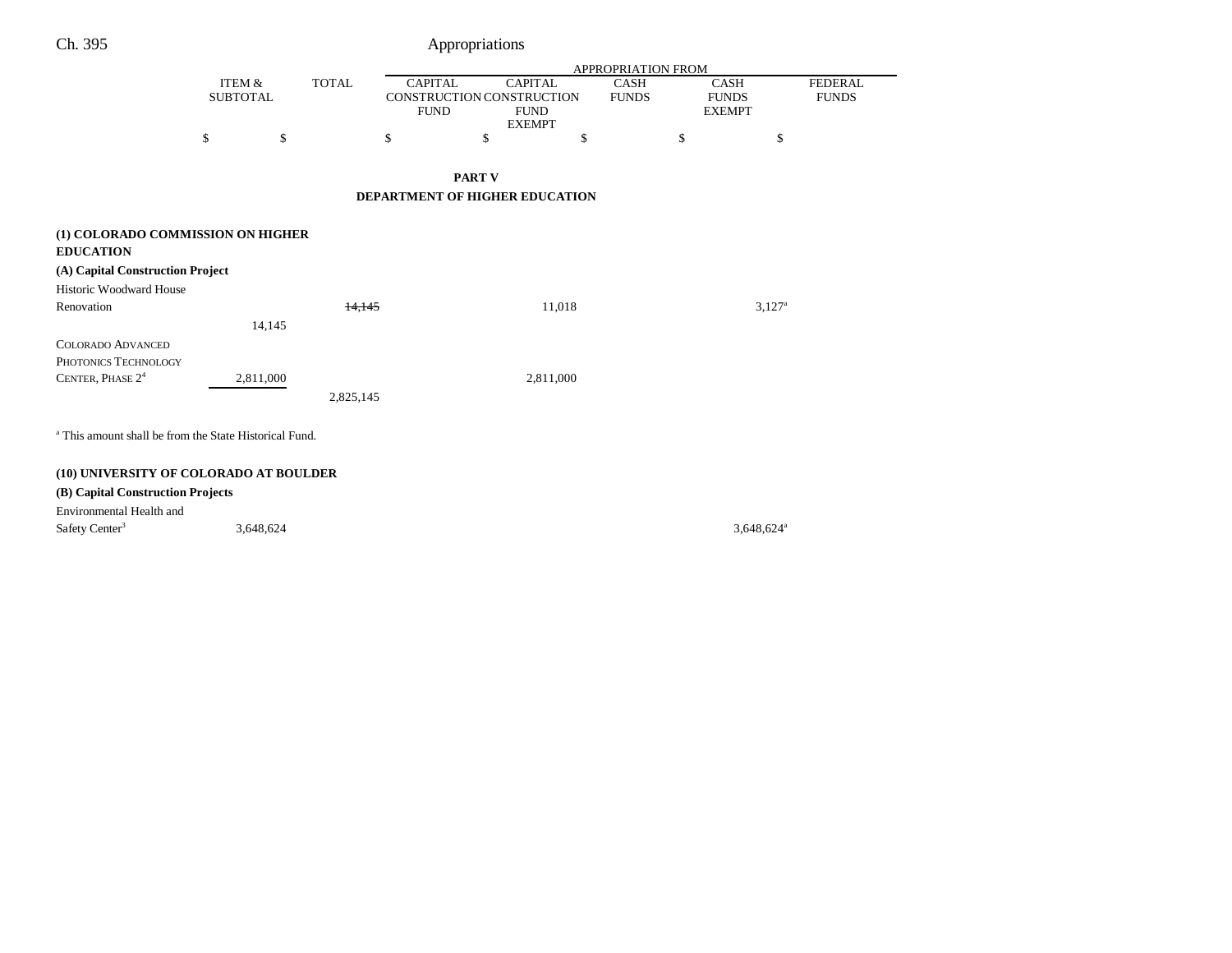| <b>Ekeley Science Building East</b> |            |                      |                          |
|-------------------------------------|------------|----------------------|--------------------------|
| Wing Renovation                     |            |                      |                          |
| RENOVATION <sup>3a</sup>            | 2,481,460  | 2,104,351            | 377,109 <sup>a</sup>     |
| Humanities/Social Sciences          |            |                      |                          |
| Building Construction,              |            |                      |                          |
| <b>Including Renovation of</b>      |            |                      |                          |
| <b>Woodbury Arts and Sciences</b>   |            |                      |                          |
| Building, Phase 3 of 3              | 5,129,248  | 3,929,248            | $1,200,000$ <sup>c</sup> |
| Porter Biosciences Renovation,      |            |                      |                          |
| Phase 2 of 4                        | 1,605,852  | 1,605,852            |                          |
| Geology Building Renovation         | 6,012,478  | 3,869,682            | $2,142,796^{\circ}$      |
| Interdisciplinary                   |            |                      |                          |
| <b>Environmental Engineering</b>    |            |                      |                          |
| Addition and Renovation             | 2,131,418  | 2,131,418            |                          |
| Renovation of Research Lab          |            |                      |                          |
| $#3^3$                              | 5,621,000  |                      | 5,621,000 <sup>a</sup>   |
| Air Supported Practice Facility     | 1,500,000  |                      | $1,500,000$ <sup>a</sup> |
| <b>Renovation of Imig Music</b>     |            |                      |                          |
| <b>Practice Rooms</b>               | 497,000    | 497,000 <sup>b</sup> |                          |
| Institute of Behavioral             |            |                      |                          |
| <b>Genetics Addition</b>            | 496,000    |                      | 496,000 <sup>a</sup>     |
|                                     | 29,123,080 |                      |                          |

**(31) COLORADO ADVANCED TECHNOLOGY INSTITUTE (A) Capital Construction Project**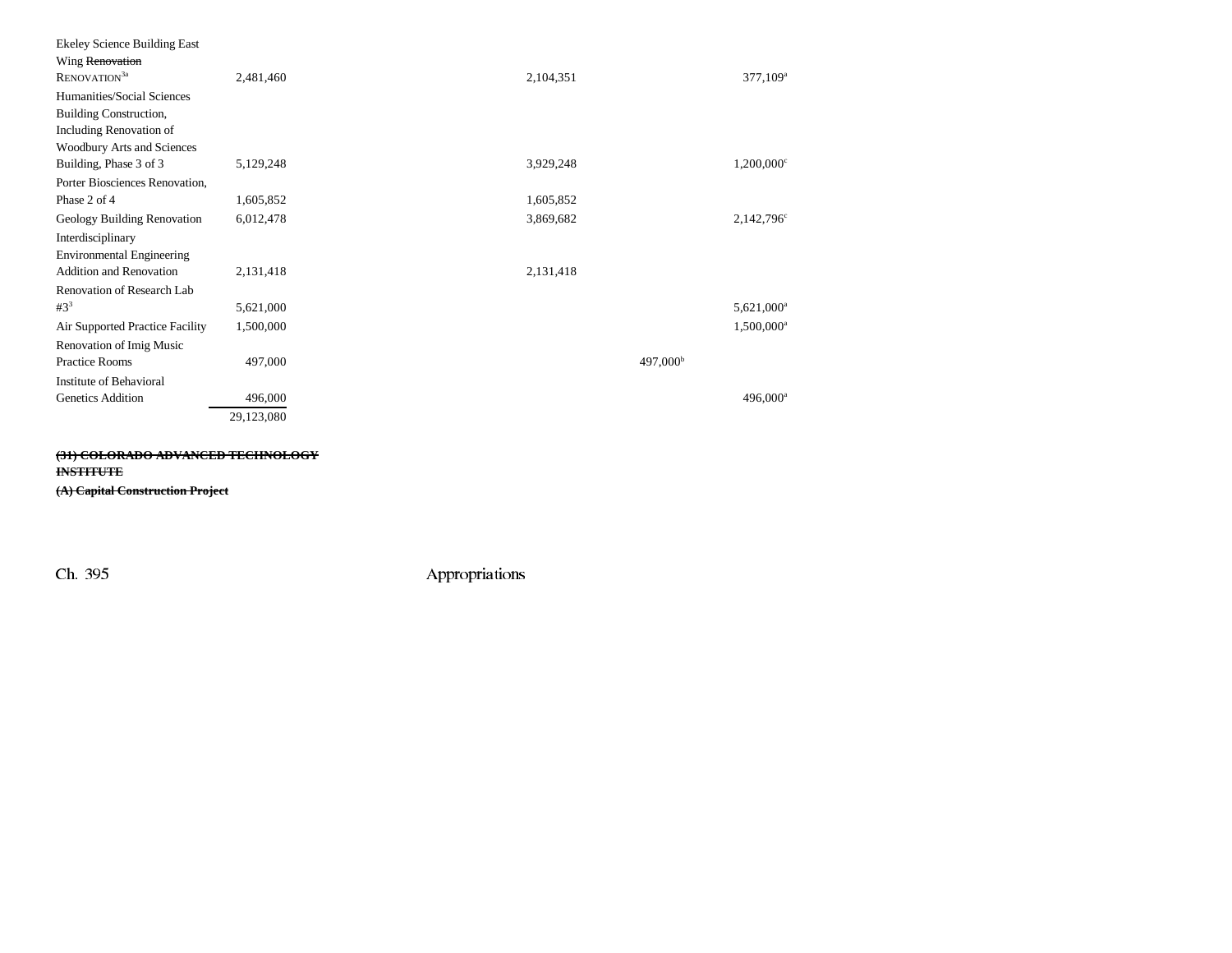| Ch. 395                            |        |                           |              |                | Appropriations            |           |              |    |               |              |                |
|------------------------------------|--------|---------------------------|--------------|----------------|---------------------------|-----------|--------------|----|---------------|--------------|----------------|
|                                    |        | <b>APPROPRIATION FROM</b> |              |                |                           |           |              |    |               |              |                |
|                                    |        | ITEM &                    | <b>TOTAL</b> | <b>CAPITAL</b> | <b>CAPITAL</b>            |           | <b>CASH</b>  |    | <b>CASH</b>   |              | <b>FEDERAL</b> |
|                                    |        | <b>SUBTOTAL</b>           |              |                | CONSTRUCTION CONSTRUCTION |           | <b>FUNDS</b> |    | <b>FUNDS</b>  | <b>FUNDS</b> |                |
|                                    |        |                           |              | <b>FUND</b>    | <b>FUND</b>               |           |              |    | <b>EXEMPT</b> |              |                |
|                                    |        |                           |              |                | <b>EXEMPT</b>             |           |              |    |               |              |                |
|                                    | ¢<br>ъ | \$                        |              | \$             | S,                        | э         |              | \$ |               | D            |                |
| <b>Colorado Advanced Photonics</b> |        |                           |              |                |                           |           |              |    |               |              |                |
| <b>Technology Center, Lowry</b>    |        |                           |              |                |                           |           |              |    |               |              |                |
| <b>Higher Education Center,</b>    |        |                           |              |                |                           |           |              |    |               |              |                |
| $Phase 2+$                         |        |                           | 2,811,000    |                |                           | 2,811,000 |              |    |               |              |                |
|                                    |        |                           |              |                |                           |           |              |    |               |              |                |

## **FOOTNOTES** -

- 3a CAPITAL CONSTRUCTION,DEPARTMENT OF HIGHER EDUCATION,UNIVERSITY OF COLORADO AT BOULDER,CAPITAL CONSTRUCTION PROJECTS, EKELEY SCIENCE BUILDING EAST WING RENOVATION -- IT IS THE INTENT OF THE GENERAL ASSEMBLY THAT THIS APPROPRIATION REMAIN AVAILABLE UNTIL DECEMBER 31, 2002.
- 4 Capital Construction, Department of Higher Education, Colorado Advanced Technology Institute, COLORADO COMMISSION ON HIGHER EDUCATION, Colorado Advanced Photonics Technology Center, Lowry Higher Education Center, Phase 2 -- It is the intent of the General Assembly that the first \$2,811,000 of all proceeds received by CATI from the sale of Supernet shall be credited to the Capital Construction Fund as reimbursement for the state's contribution for Phase 2 of the Advanced Photonics Technology project.

**SECTION 2.** Part V (26) (A) and (26) (B) and the affected totals and grand totals of section 3 of chapter 364, Session Laws of Colorado 1999, as the said affected totals are further amended by section 6 of chapter 412 as further amended by section 17 of chapter 413, Session Laws of Colorado 2000, as the said affected totals are further amended by section 14 of chapter 363, Session Laws of Colorado 2001, as the said affected totals are further amended by section 3 of chapter 9, Session Laws of Colorado 2001, Second Extraordinary Session, and as the said affected totals are further amended by House Bill 02-1388 as further amended by House Bill 02-1438, enacted at the Second Regular Session of the Sixty-third General Assembly, are amended, and Headnote (1) of said section 3 of chapter 364, Session Laws of Colorado 1999, is amended BY THE ADDITION OF A NEW PARAGRAPH, to read: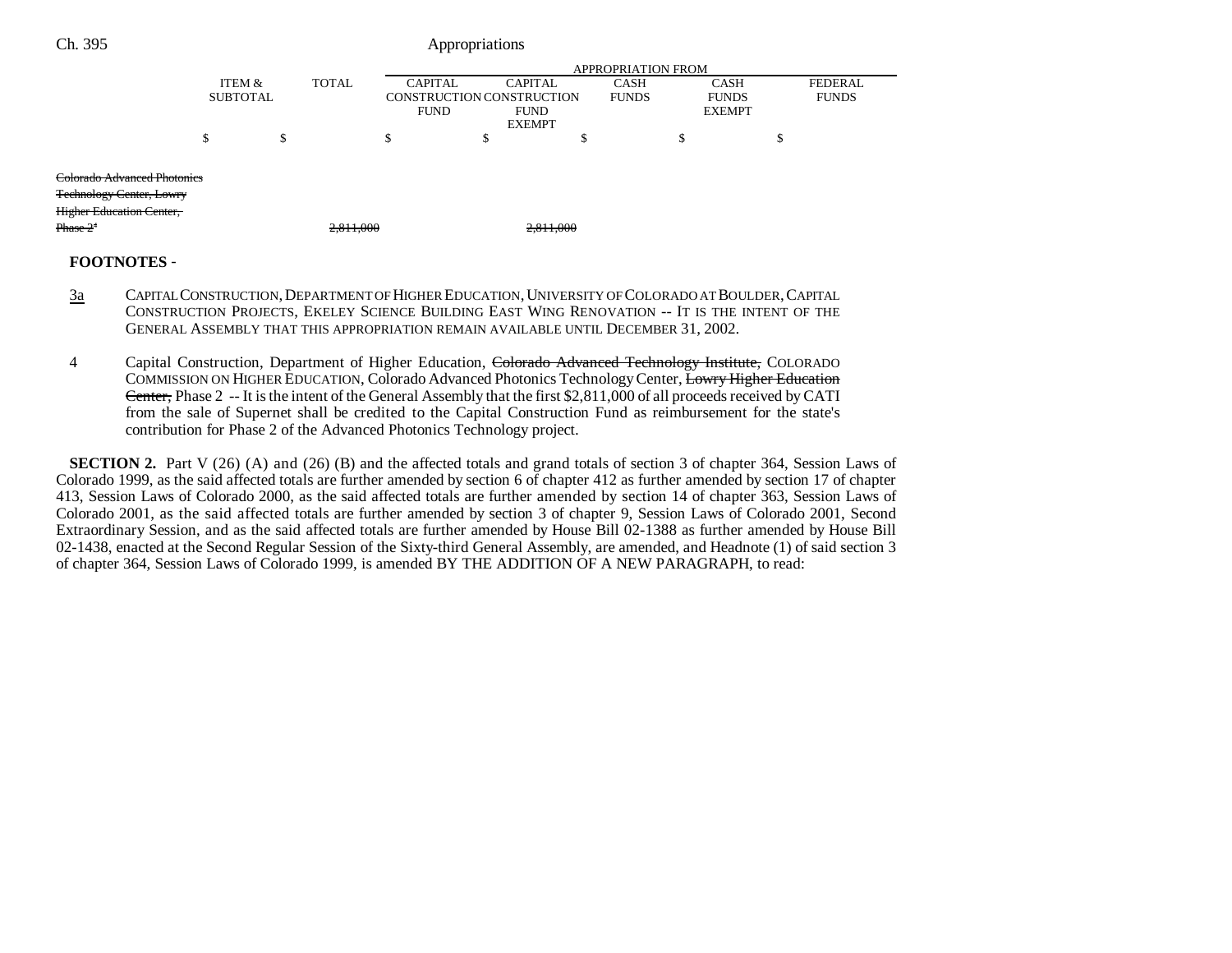### Section 3. **Capital construction appropriation.**

(1)(c.5) IN ADDITION TO ANY OTHER APPROPRIATION MADE FOR THE FISCAL YEAR BEGINNING JULY 1, 2001, THERE IS HEREBY APPROPRIATED, OUT OF ANY MONEYS IN THE GENERAL FUND NOT OTHERWISE APPROPRIATED, TO THE CAPITAL CONSTRUCTION FUND CREATED IN SECTION 24-75-302, COLORADO REVISED STATUTES, THE SUM OF ONE HUNDRED NINETY-NINE THOUSAND TWO HUNDRED FIFTY-NINE DOLLARS (\$199,259).

**PART V**

#### **DEPARTMENT OF HIGHER EDUCATION**

| (26) LOWRY HIGHER EDUCATION CENTER  |           |           |  |  |  |  |
|-------------------------------------|-----------|-----------|--|--|--|--|
| (A) Controlled Maintenance Projects |           |           |  |  |  |  |
| Various Campus Buildings,           |           |           |  |  |  |  |
| Repair/Replace Roofs, Phase 2       |           |           |  |  |  |  |
| of 2                                | 384,111   |           |  |  |  |  |
| Various Facilities,                 |           |           |  |  |  |  |
| Chlorofluorocarbon                  |           |           |  |  |  |  |
| Refrigeration Phase-out             | 272,061   |           |  |  |  |  |
|                                     | 142,061   |           |  |  |  |  |
|                                     | 656,172   | 656,172   |  |  |  |  |
|                                     | 526,172   | 526,172   |  |  |  |  |
|                                     |           |           |  |  |  |  |
| (B) Capital Construction Projects   |           |           |  |  |  |  |
| <b>HEAT</b> Center Information      |           |           |  |  |  |  |
| Technology Infrastructure,          |           |           |  |  |  |  |
| Phase 2 of 2                        | 3,630,787 | 3,630,787 |  |  |  |  |
|                                     |           |           |  |  |  |  |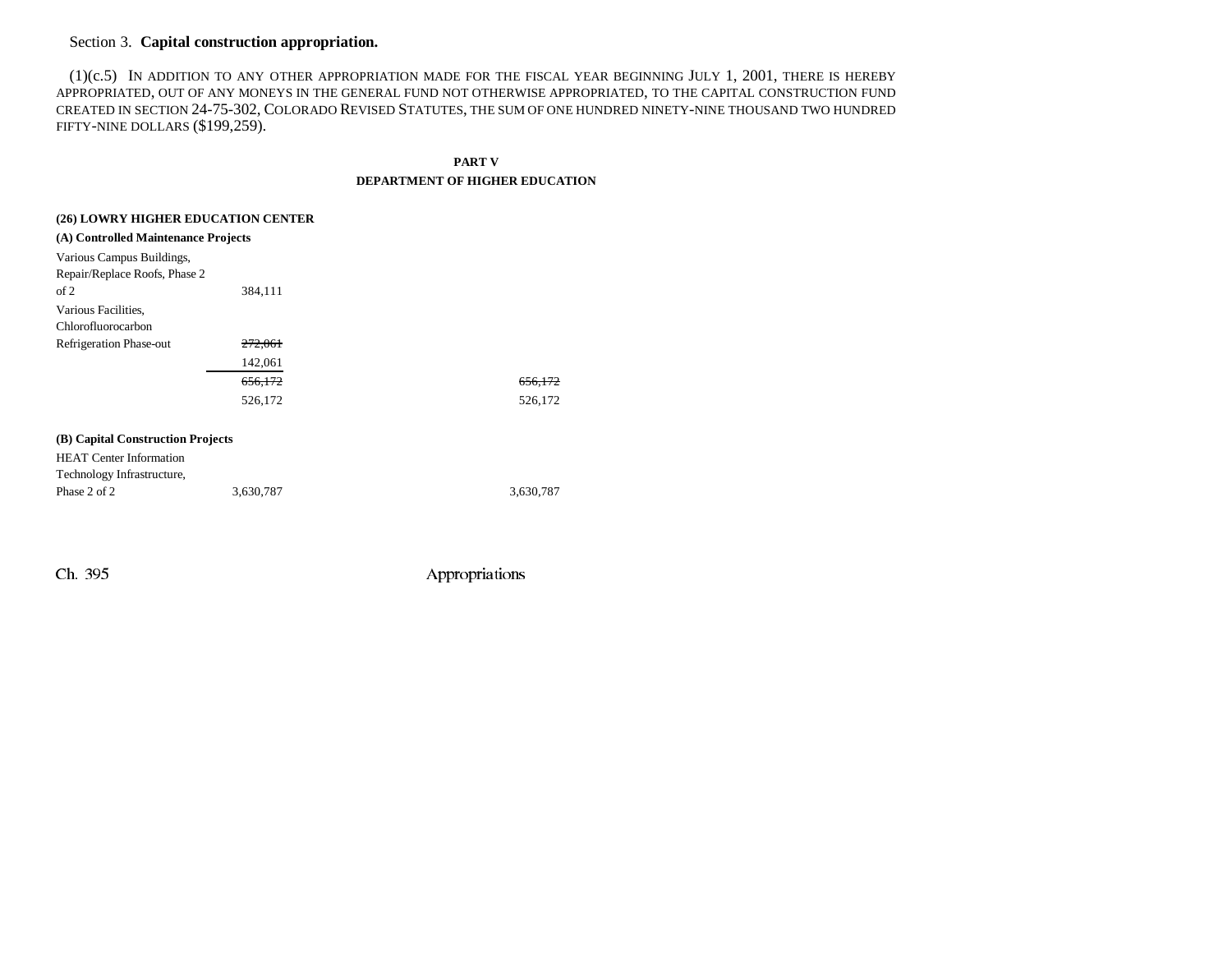| Ch. 395<br>Appropriations                                               |                                                      |                    |               |                                                                                                                                             |               |              |                                              |                                |  |
|-------------------------------------------------------------------------|------------------------------------------------------|--------------------|---------------|---------------------------------------------------------------------------------------------------------------------------------------------|---------------|--------------|----------------------------------------------|--------------------------------|--|
|                                                                         |                                                      | APPROPRIATION FROM |               |                                                                                                                                             |               |              |                                              |                                |  |
|                                                                         | <b>ITEM &amp;</b><br><b>TOTAL</b><br><b>SUBTOTAL</b> |                    |               | <b>CAPITAL</b><br><b>CAPITAL</b><br><b>CASH</b><br>CONSTRUCTION CONSTRUCTION<br><b>FUNDS</b><br><b>FUND</b><br><b>FUND</b><br><b>EXEMPT</b> |               |              | <b>CASH</b><br><b>FUNDS</b><br><b>EXEMPT</b> | <b>FEDERAL</b><br><b>FUNDS</b> |  |
|                                                                         | \$                                                   | \$                 |               | \$                                                                                                                                          | \$            | \$           | \$                                           | \$                             |  |
| Rocky Mountain<br>Manufacturing Academy,<br>Renovation of Building 903, |                                                      |                    |               |                                                                                                                                             |               |              |                                              |                                |  |
| Phase 2 of 2                                                            |                                                      | 825,300            |               |                                                                                                                                             | 825,300       |              |                                              |                                |  |
|                                                                         |                                                      | 769,324            |               |                                                                                                                                             | 769,324       |              |                                              |                                |  |
|                                                                         |                                                      | 4,456,087          |               |                                                                                                                                             |               |              |                                              |                                |  |
|                                                                         |                                                      | 4,400,111          |               |                                                                                                                                             |               |              |                                              |                                |  |
|                                                                         |                                                      |                    | 5, 112, 259   |                                                                                                                                             |               |              |                                              |                                |  |
|                                                                         |                                                      |                    | 4,926,283     |                                                                                                                                             |               |              |                                              |                                |  |
| <b>TOTALS PART V</b>                                                    |                                                      |                    |               |                                                                                                                                             |               |              |                                              |                                |  |
| (HIGHER EDUCATION)                                                      |                                                      |                    | \$298,396,252 |                                                                                                                                             | \$162,857,580 | \$17,867,769 | \$114,538,328                                | \$3,132,575                    |  |
|                                                                         |                                                      |                    | \$298,210,276 |                                                                                                                                             | \$162,671,604 |              |                                              |                                |  |
| <b>GRAND TOTALS</b>                                                     |                                                      |                    |               |                                                                                                                                             |               |              |                                              |                                |  |
| (CAPITAL CONSTRUCTION) <sup>5a</sup>                                    |                                                      |                    | \$479,868,347 |                                                                                                                                             | \$245,871,669 | \$41,527,166 | \$165,300,586 <sup>a</sup>                   | \$27,168,926                   |  |
|                                                                         |                                                      |                    | \$479,682,371 |                                                                                                                                             | \$245,685,693 |              |                                              |                                |  |

<sup>a</sup> Of this amount, \$12,479,050 contains a (T) notation and \$2,215,761 is from the Highway Users Tax Fund pursuant to Section 43-4-201 (3) (a), C.R.S.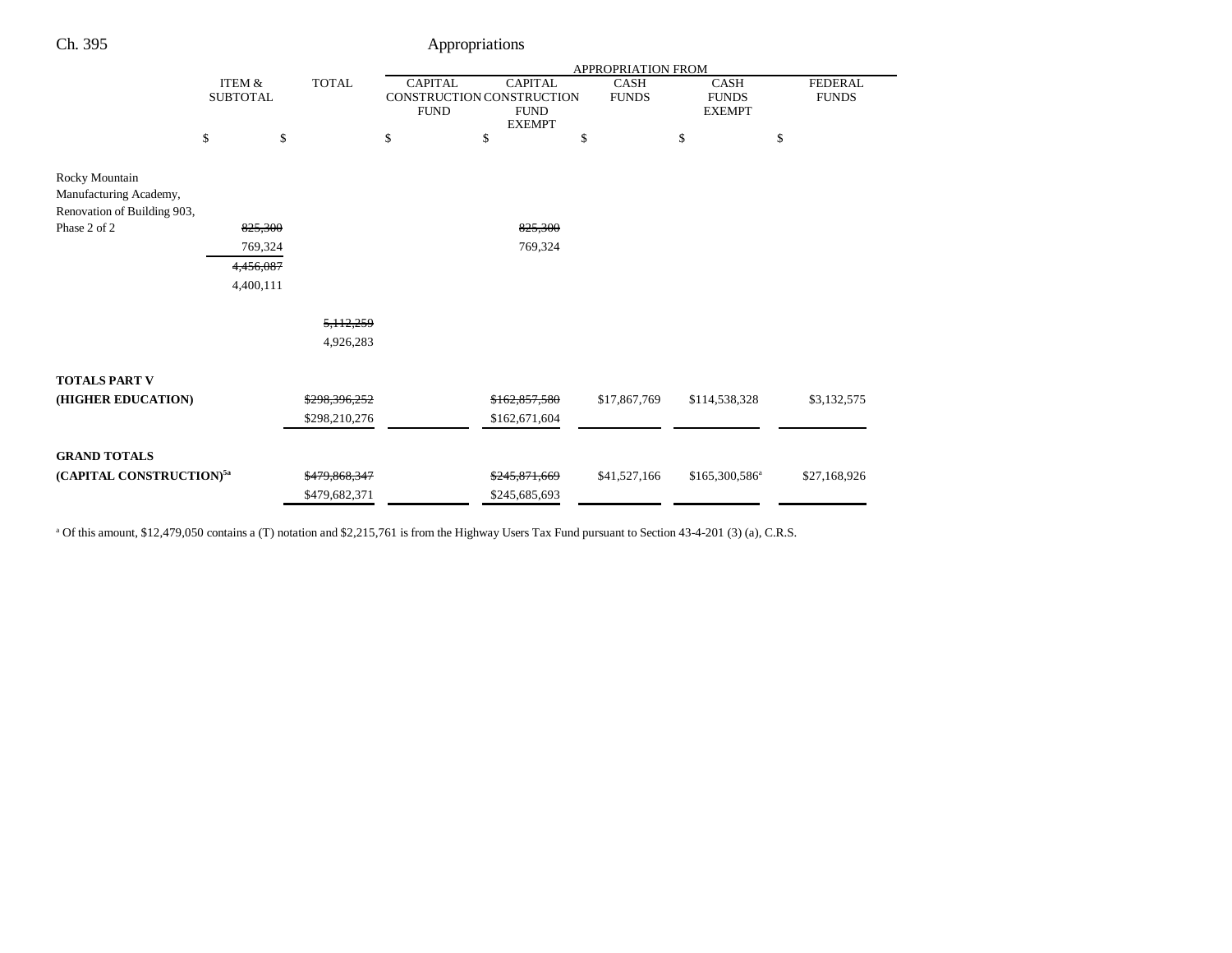**SECTION 3.** Headnotes (1)(c) and (1)(d), Part I (1), Part III (3) (A) and (5) (A), and Part IX (2) and the affected totals and grand totals of section 3 of House Bill 02-1420, enacted at the Second Regular Session of the Sixty-third General Assembly, are amended, and the said Part III is further amended BY THE ADDITION OF A NEW SUBSECTION, to read:

#### Section 3. **Capital construction appropriation.**

(1)(c) Moneys appropriated in this section from the capital construction fund include the sum transferred from the general fund to the capital construction fund pursuant to section 24-75-302, Colorado Revised Statutes, which sum constitutes state fiscal year spending as defined in section 24-77-102 (17) (a), Colorado Revised Statutes. STATUTES, AND THREE HUNDRED EIGHTY-FIVE THOUSAND TWO HUNDRED THIRTY-FIVE DOLLARS (\$385,235) IN FUND BALANCE, WHICH SUM DOES NOT CONSTITUTE STATE FISCAL YEAR SPENDING AS DEFINED IN SECTION 24-77-102 (17) (B), COLORADO REVISED STATUTES.

(d) In addition to any other appropriation made for the fiscal year beginning July 1, 2002, there is hereby appropriated, out of any moneys in the general fund not otherwise appropriated, to the capital construction fund created in section 24-75-302, Colorado Revised Statutes, the sum of eighteen million three hundred thirty-one thousand seven hundred eleven dollars (\$18,331,711). EIGHTEEN MILLION ONE HUNDRED THIRTY-TWO THOUSAND FOUR HUNDRED FIFTY-TWO DOLLARS (\$18,132,452).

(Governor lined through this provision. See the editor's note and the Governor's letter following this act.)

#### **PART I DEPARTMENT OF CORRECTIONS**

#### **(1) CAPITAL CONSTRUCTION**

| Fremont Correctional Facility,     |           |                      |
|------------------------------------|-----------|----------------------|
| <b>Gymnasium Expansion</b>         | 1,033,453 | $1.033.453^a$        |
| Correctional Industries, Minor     |           |                      |
| Construction Projects <sup>1</sup> | 400,000   | 400.000 <sup>b</sup> |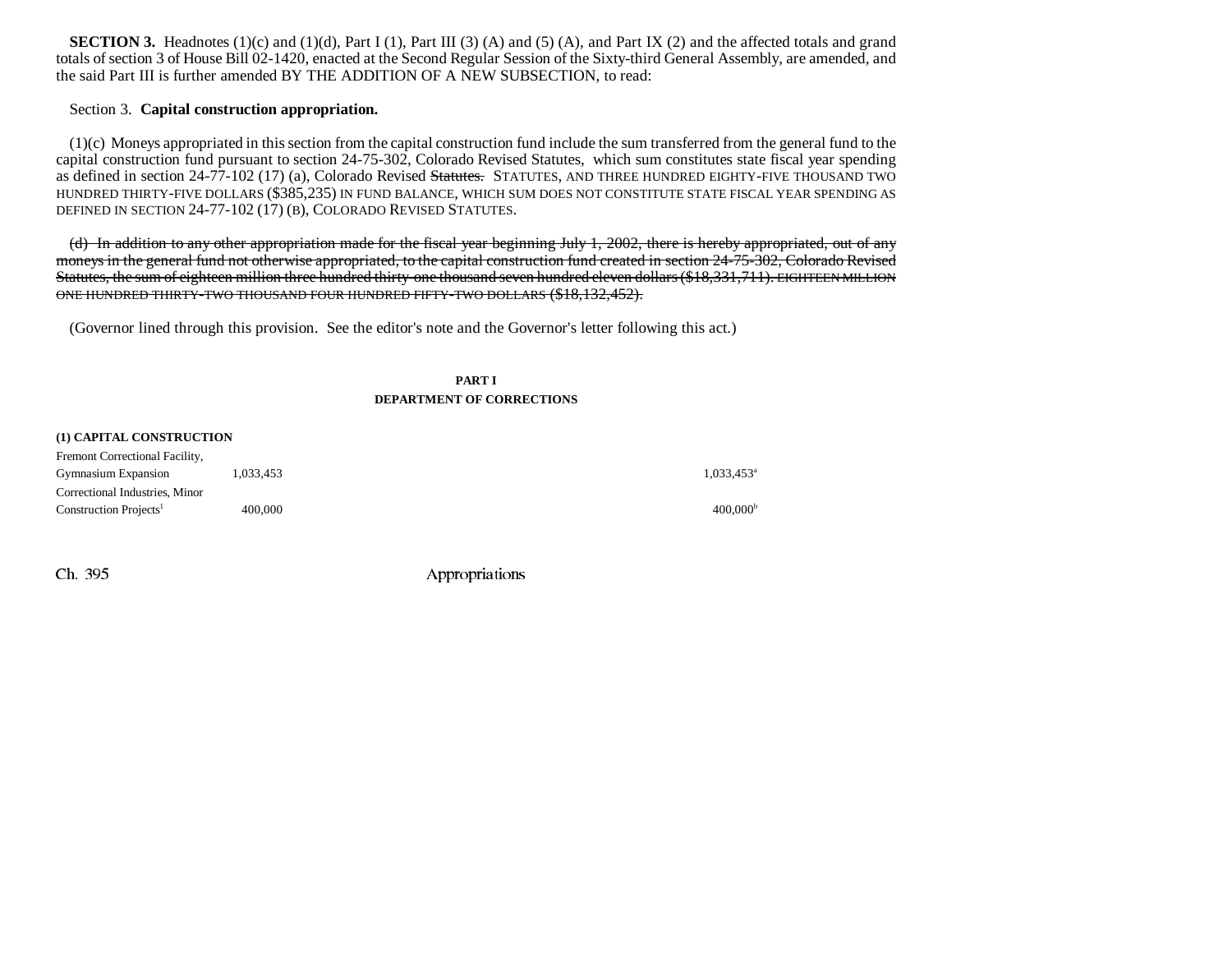## Ch. 395 Appropriations

|                                                                                          |                 |              | APPROPRIATION FROM |                           |              |               |                |  |
|------------------------------------------------------------------------------------------|-----------------|--------------|--------------------|---------------------------|--------------|---------------|----------------|--|
|                                                                                          | ITEM &          | <b>TOTAL</b> | <b>CAPITAL</b>     | <b>CAPITAL</b>            | CASH         | <b>CASH</b>   | <b>FEDERAL</b> |  |
|                                                                                          | <b>SUBTOTAL</b> |              |                    | CONSTRUCTION CONSTRUCTION | <b>FUNDS</b> | <b>FUNDS</b>  | <b>FUNDS</b>   |  |
|                                                                                          |                 |              | <b>FUND</b>        | <b>FUND</b>               |              | <b>EXEMPT</b> |                |  |
|                                                                                          |                 |              |                    | <b>EXEMPT</b>             |              |               |                |  |
|                                                                                          | \$<br>\$        |              | \$                 | \$                        | \$           | \$            | \$             |  |
|                                                                                          |                 |              |                    |                           |              |               |                |  |
| <b>REPLACE SERVING LINES AND</b>                                                         |                 |              |                    |                           |              |               |                |  |
| <b>DUMB WAITERS, BUENA VISTA</b>                                                         |                 |              |                    |                           |              |               |                |  |
| CORRECTIONAL FACILITY,                                                                   |                 |              |                    |                           |              |               |                |  |
| RESTORATION OF FY 1998-99                                                                |                 |              |                    |                           |              |               |                |  |
| <b>FUNDS</b>                                                                             | 191,715         |              |                    | 191,715                   |              |               |                |  |
|                                                                                          |                 | 1,433,453    |                    |                           |              |               |                |  |
|                                                                                          |                 | 1,625,168    |                    |                           |              |               |                |  |
|                                                                                          |                 |              |                    |                           |              |               |                |  |
|                                                                                          |                 |              |                    |                           |              |               |                |  |
| <sup>a</sup> This amount shall be from sales revenues earned by the Canteen Operation.   |                 |              |                    |                           |              |               |                |  |
| <sup>b</sup> This amount shall be from sales revenues earned by Correctional Industries. |                 |              |                    |                           |              |               |                |  |
|                                                                                          |                 |              |                    |                           |              |               |                |  |
| <b>TOTALS PART I</b>                                                                     |                 |              |                    |                           |              |               |                |  |
| (CORRECTIONS)                                                                            |                 | \$1,433,453  |                    |                           |              | \$1,433,453   |                |  |
|                                                                                          |                 |              |                    |                           |              |               |                |  |
|                                                                                          |                 | \$1,625,168  |                    | \$191,715                 |              |               |                |  |
|                                                                                          |                 |              |                    |                           |              |               |                |  |
|                                                                                          |                 |              |                    | <b>PART III</b>           |              |               |                |  |

**DEPARTMENT OF HIGHER EDUCATION**

#### **(3) UNIVERSITY OF COLORADO AT BOULDER**

## **(A) Capital Construction**

Tennis Court Replacement 1,015,358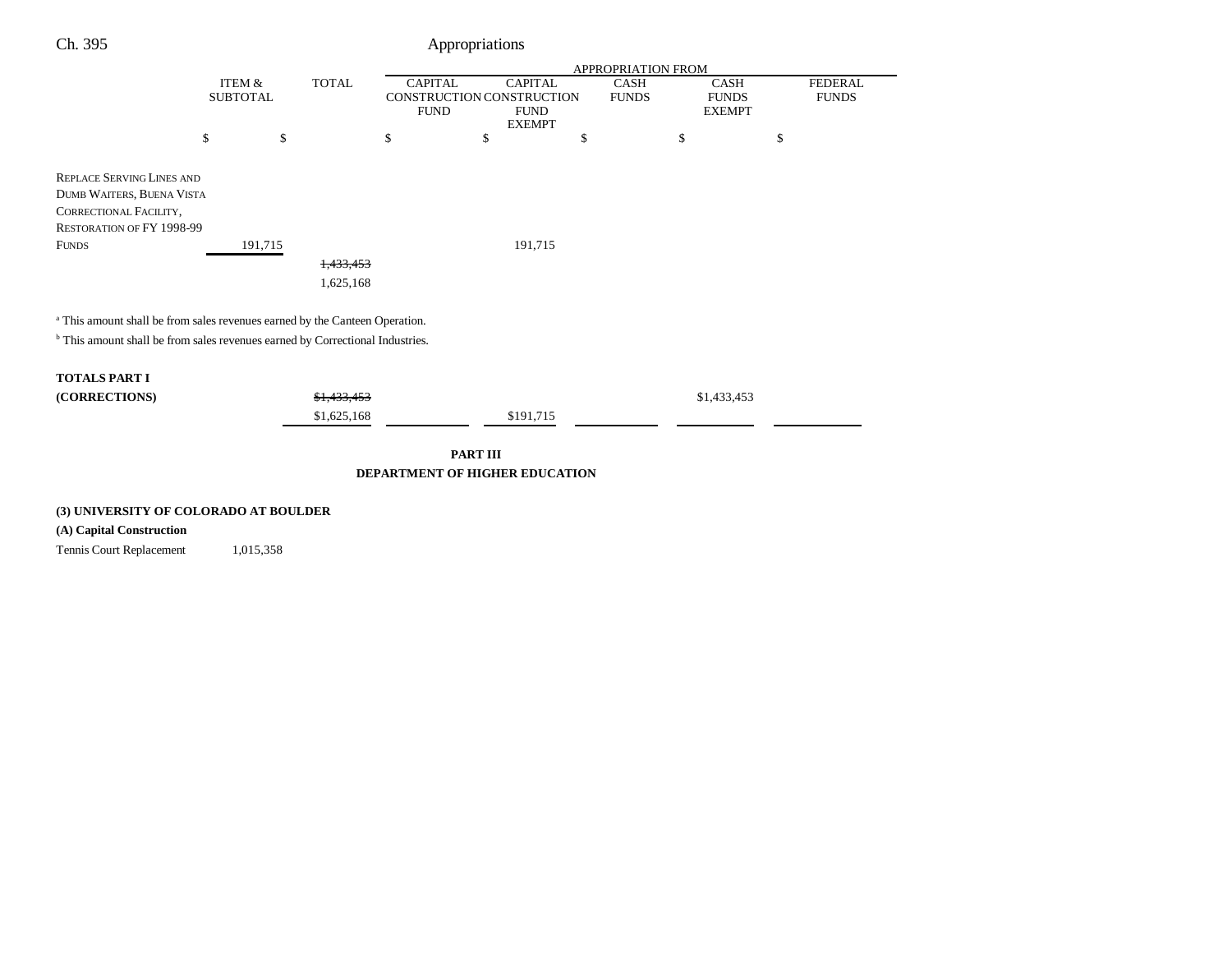| East Folsom Stadium            |            |            |                         |
|--------------------------------|------------|------------|-------------------------|
| Improvements                   | 45,707,258 |            |                         |
| <b>CENTER FOR ASTROPHYSICS</b> |            |            |                         |
| AND SPACE ASTRONOMY,           |            |            |                         |
| <b>ASTROPHYSICAL RESEARCH</b>  |            |            |                         |
| LABORATORY, EXPANSION          |            |            |                         |
| AND RENOVATION                 | 1,930,000  |            |                         |
|                                |            | 46,722,616 | 46,722,616 <sup>a</sup> |
|                                |            | 48,652,616 | $48,652,616^a$          |
|                                |            |            |                         |

<sup>a</sup> This amount shall be from exempt institutional sources and is shown here for informational purposes only. Therefore, it shall not be accounted for in the State's Capital Construction Fund and the limitations on encumbrance timeliness and use of internal workforce do not apply.

#### **(5) UNIVERSITY OF COLORADO HEALTH SCIENCES CENTER**

| (A) Capital Construction<br>Fitzsimons, Infrastructure |           |                          |
|--------------------------------------------------------|-----------|--------------------------|
| Development, Early                                     |           |                          |
| Development Program <sup>2</sup>                       | 485.645   | 485,645 <sup>a</sup>     |
| Fitzsimons, Infrastructure                             |           |                          |
| Development, Midterm                                   |           |                          |
| Development Program <sup>3</sup>                       | 5.379.497 | 5,379,497 <sup>b</sup>   |
| Fitzsimons, Education                                  |           |                          |
| Facility/Center for Studies in                         |           |                          |
| Clinical Performance, Phase 2                          |           |                          |
| of $3^3$                                               | 2,350,301 | $2,350,301$ <sup>a</sup> |
| Environmental Health and                               |           |                          |
| Safety Waste Processing                                |           |                          |
| Facility                                               | 3.200.000 | $3,200,000$ <sup>b</sup> |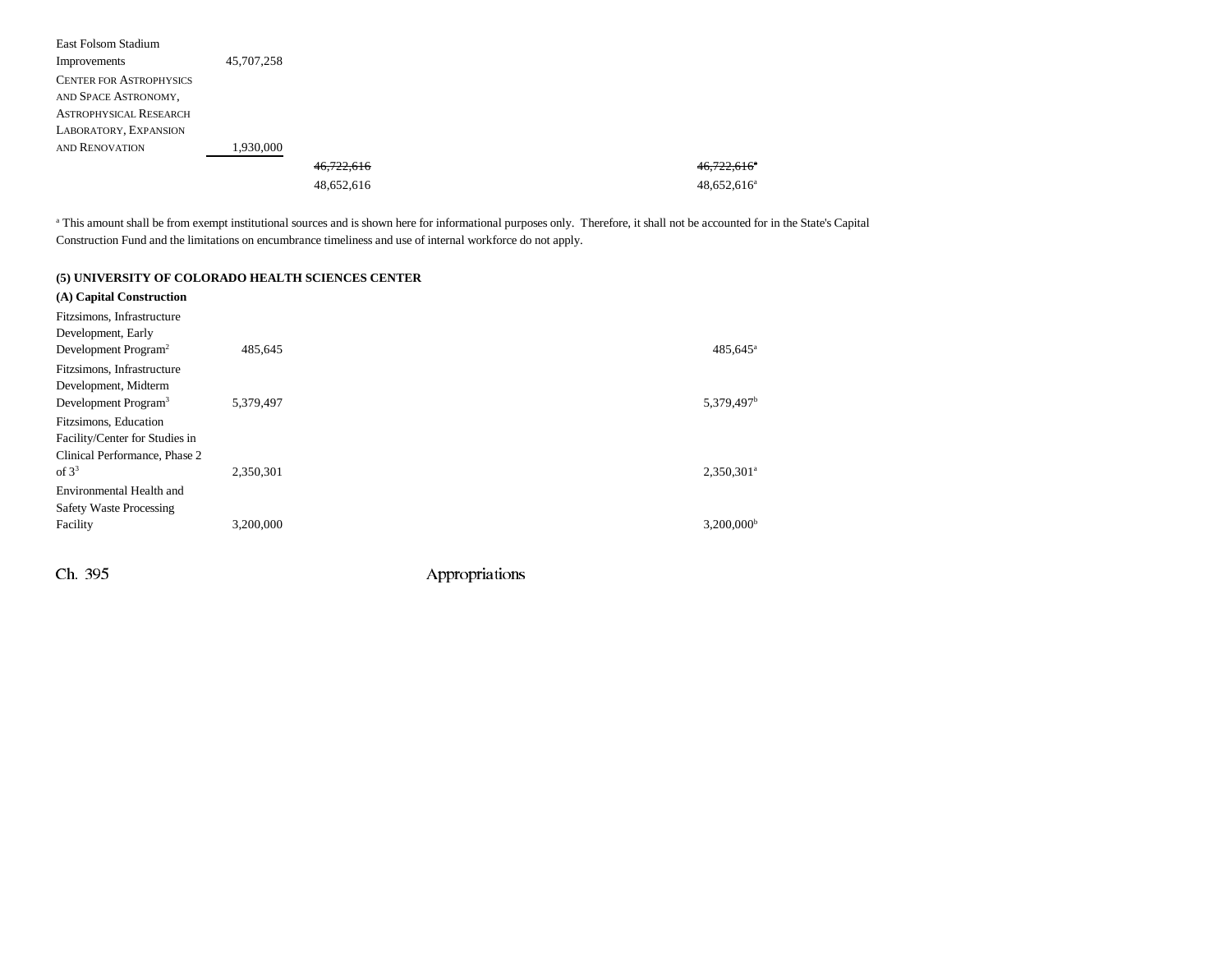| Ch. 395                                                              |                                                      |    | Appropriations                                                                                               |    |                                                                             |                                |  |  |
|----------------------------------------------------------------------|------------------------------------------------------|----|--------------------------------------------------------------------------------------------------------------|----|-----------------------------------------------------------------------------|--------------------------------|--|--|
|                                                                      |                                                      |    | APPROPRIATION FROM                                                                                           |    |                                                                             |                                |  |  |
|                                                                      | <b>ITEM &amp;</b><br><b>TOTAL</b><br><b>SUBTOTAL</b> |    | <b>CAPITAL</b><br><b>CAPITAL</b><br>CONSTRUCTION CONSTRUCTION<br><b>FUND</b><br><b>FUND</b><br><b>EXEMPT</b> |    | <b>CASH</b><br><b>CASH</b><br><b>FUNDS</b><br><b>FUNDS</b><br><b>EXEMPT</b> | <b>FEDERAL</b><br><b>FUNDS</b> |  |  |
| \$                                                                   | \$                                                   | \$ | \$                                                                                                           | \$ | \$                                                                          | \$                             |  |  |
| <b>FITZSIMONS INFRASTRUCTURE</b><br>DEVELOPMENT, RESTORATION         |                                                      |    |                                                                                                              |    |                                                                             |                                |  |  |
| OF FY 1999-00 FUNDS<br>822,457                                       |                                                      |    | 822,457                                                                                                      |    |                                                                             |                                |  |  |
|                                                                      | 11,415,443                                           |    |                                                                                                              |    |                                                                             |                                |  |  |
|                                                                      | 12,237,900                                           |    |                                                                                                              |    |                                                                             |                                |  |  |
| <sup>a</sup> These amounts shall be from the Fitzsimons Trust Fund.  |                                                      |    |                                                                                                              |    |                                                                             |                                |  |  |
| $^{\rm b}$ These amounts shall be from exempt institutional sources. |                                                      |    |                                                                                                              |    |                                                                             |                                |  |  |
| (10) LOWRY HIGHER EDUCATION CENTER                                   |                                                      |    |                                                                                                              |    |                                                                             |                                |  |  |
| (A) CAPITAL CONSTRUCTION                                             |                                                      |    |                                                                                                              |    |                                                                             |                                |  |  |
| SITE AND UTILITY PLAN,<br><b>RESTORATION OF FY 2000-01</b>           |                                                      |    |                                                                                                              |    |                                                                             |                                |  |  |
| <b>FUNDS</b>                                                         | 535,983                                              |    | 535,983                                                                                                      |    |                                                                             |                                |  |  |
| <b>TOTALS PART III</b>                                               |                                                      |    |                                                                                                              |    |                                                                             |                                |  |  |
| (HIGHER EDUCATION)                                                   | \$95,430,483                                         |    | \$10,941,722                                                                                                 |    | \$83,599,261                                                                | \$889,500                      |  |  |
|                                                                      | \$98,718,923                                         |    | \$12,300,162                                                                                                 |    | \$85,529,261                                                                |                                |  |  |

**PART IX DEPARTMENT OF PERSONNEL**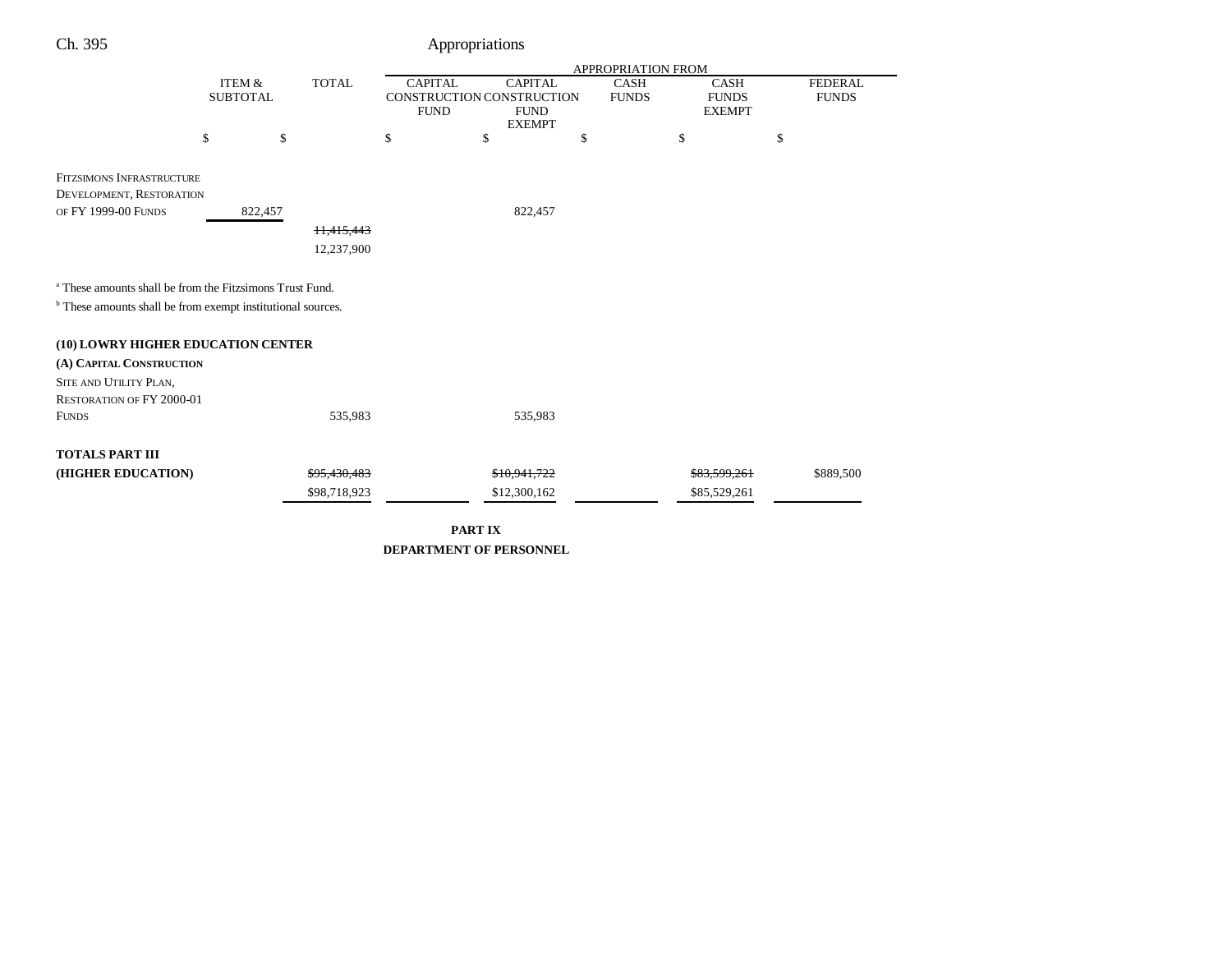| (2) CONTROLLED MAINTENANCE                                        |               |              |              |                  |              |
|-------------------------------------------------------------------|---------------|--------------|--------------|------------------|--------------|
| <b>Emergency Fund</b>                                             | 3,175,000     | 3,175,000    |              |                  |              |
|                                                                   | 1,810,821     | 1,810,821    |              |                  |              |
|                                                                   | 11,262,019    |              |              |                  |              |
|                                                                   | 9,897,840     |              |              |                  |              |
| <b>TOTALS PART IX</b>                                             |               |              |              |                  |              |
| (PERSONNEL)                                                       | \$11,262,019  | \$9,598,916  | \$334,387    | $$1,328,716^a$   |              |
|                                                                   | \$9,897,840   | \$8,234,737  |              |                  |              |
| <sup>a</sup> Of this amount, \$1,328,716 contains a (T) notation. |               |              |              |                  |              |
| <b>GRAND TOTALS</b>                                               |               |              |              |                  |              |
| (CAPITAL CONSTRUCTION) <sup>5</sup>                               | \$215,187,205 | \$27,820,209 | \$45,461,241 | \$125,793,286*   | \$16,112,469 |
|                                                                   | \$217,303,181 | \$28,006,185 |              | $$127,723,286^a$ |              |
|                                                                   |               |              |              |                  |              |

a Of this amount, \$8,101,067 contains a (T) notation and \$1,010,012 is from the Highway Users Tax Fund pursuant to Section 43-4-201 (3) (a), C.R.S.

**SECTION 4. Effective date.** This act shall take effect upon passage; except that section 3 of this act shall take effect only if House Bill 02-1420 is enacted at the Second Regular Session of the Sixty-third General Assembly and becomes law.

**SECTION 5. Safety clause.** The general assembly hereby finds, determines, and declares that this act is necessary for the immediate preservation of the public peace, health, and safety.

Approved in part and vetoed in part: June 7, 2002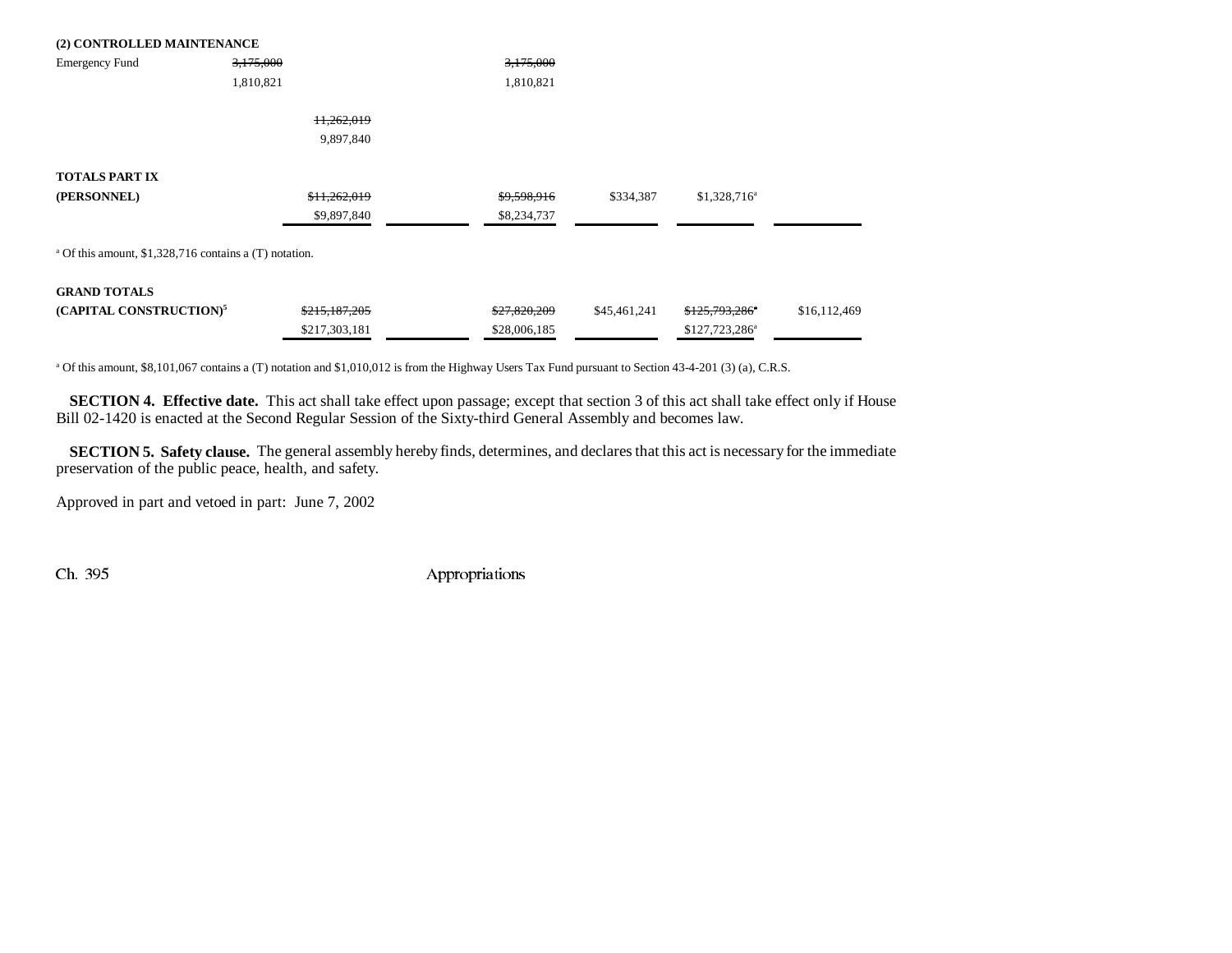## Ch. 395 Appropriations

|                   | APPROPRIATION FROM |             |                           |              |               |              |  |  |
|-------------------|--------------------|-------------|---------------------------|--------------|---------------|--------------|--|--|
| <b>ITEM &amp;</b> | <b>TOTAL</b>       | CAPITAL     | CAPITAL                   | CASH         | CASH          | FEDERAL      |  |  |
| <b>SUBTOTAL</b>   |                    |             | CONSTRUCTION CONSTRUCTION | <b>FUNDS</b> | <b>FUNDS</b>  | <b>FUNDS</b> |  |  |
|                   |                    | <b>FUND</b> | <b>FUND</b>               |              | <b>EXEMPT</b> |              |  |  |
|                   |                    |             | <b>EXEMPT</b>             |              |               |              |  |  |
|                   |                    |             |                           |              |               |              |  |  |

**Editor's note:** The following is a reprinting of the Governor's message filed with House Bill 02-1471 when he approved the bill in part and vetoed it in part on June 7, 2002. Markings were made on the bill by the Governor purporting to veto an appropriation contained in a capital construction headnote. For the reasons set forth in the letter to the Governor on page 131 of Volume 1 of the 1989 Session Laws of Colorado, the President of the Senate and the Speaker of the House of Representatives expressed their opinion that similar markings made on the 1989 long bill did not constitute valid vetoes. However, the Colorado Supreme Court has held that such purported vetoes are entitled to a presumption of validity. See Romer v. Colorado General Assembly, 810 P.2d 215 (Colo. 1991). In view of this holding, the purported veto is reflected in the version of the bill printed on the preceding pages.